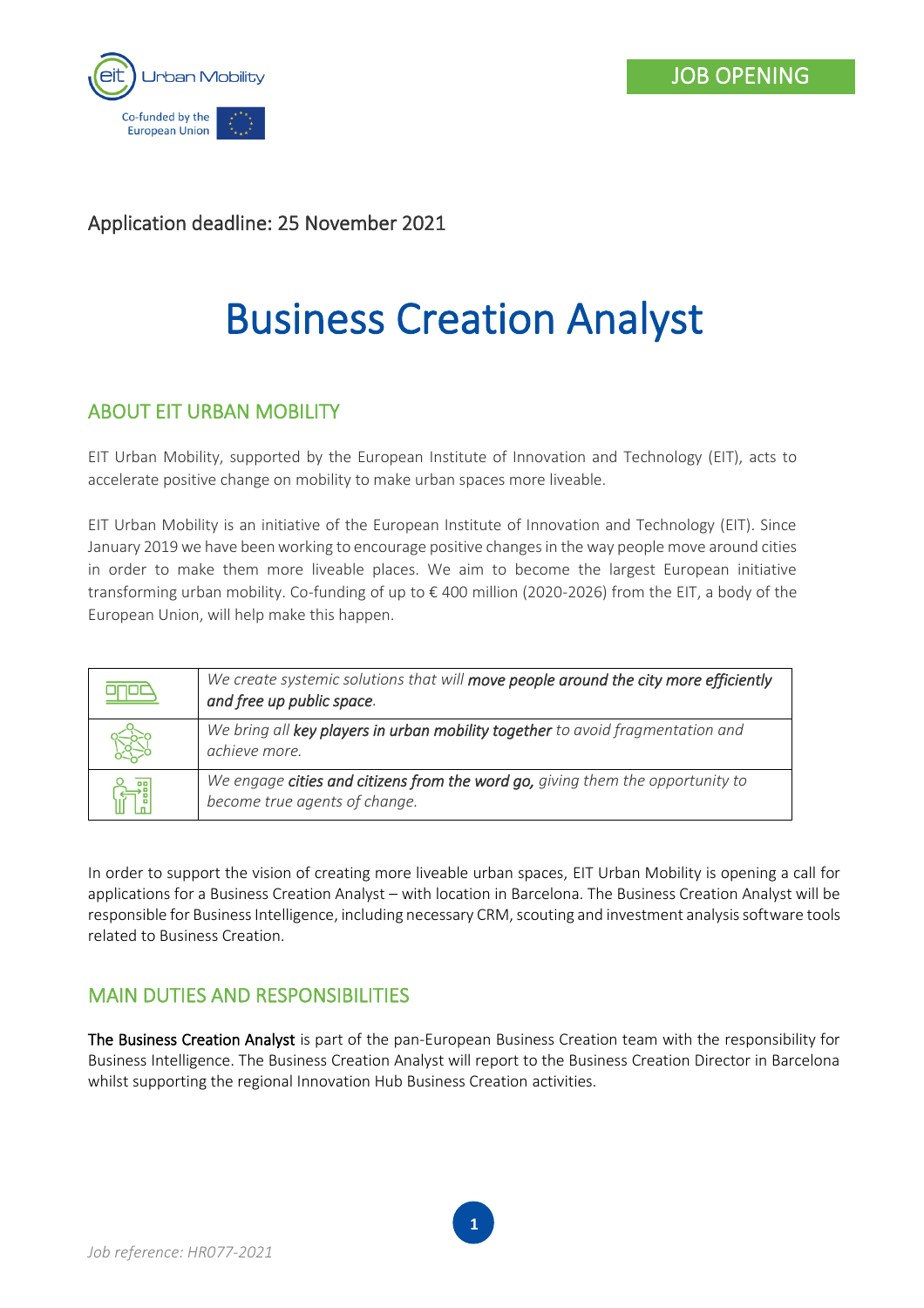

This includes the following tasks:

- Manage and develop Business Intelligence for Business Creation.
- **■** Manage and configure necessary software tools for scouting, CRM, submissions, evaluations, and investment analysis.
- **■** Interface and align, specify and follow-up submitted software requirements for IT department implementation.
- Support the team working with the investment process with scouting, evaluation, and Due Diligence.
- **■** Facilitate back-office functions supporting EIT Urban Mobility equity portfolio start-ups in their growth, specifically identify funding and market opportunities based on warm introductions.
- **■** Participate in the selection jury for EIT Urban Mobility investments, and start-up and scale-up programmes.
- Analyse KPI's, progress and funding of the business creation programmes, and present insights within the organization.
- Occasionally liaise with incubators, accelerators and governmental initiatives aligned with EIT Urban Mobility's Strategic Plan.
- Coordinate data-driven best practice exchange in business creation, and opportunities to push Europewide take-up of solutions/products/services offered by supported start-ups.

# KEY SKILLS AND EXPERIENCE

### Mandatory experience

- **■** Mandatory experience from working with Business Intelligence in general, and CRM/sales pipeline management in particular.
- **•** IT literate, including understanding of API implementation, modern database management, and selecting efficient commercial software to support the needs of the team.
- Understanding of start-ups and the related ecosystems, including creation, growth and funding a business venture.

#### Other experience

- **Experience in markets, business segments and technologies covered by EIT Urban Mobility.**
- **Experience from working in a multi-national multi-cultural environment, a European perspective is** considered a plus.
- **E** Versatile in teamwork on all organizational levels and experience from working in a matrix organization.
- **EXPERIEGE 2018** Experience in interaction on senior management level considered a plus.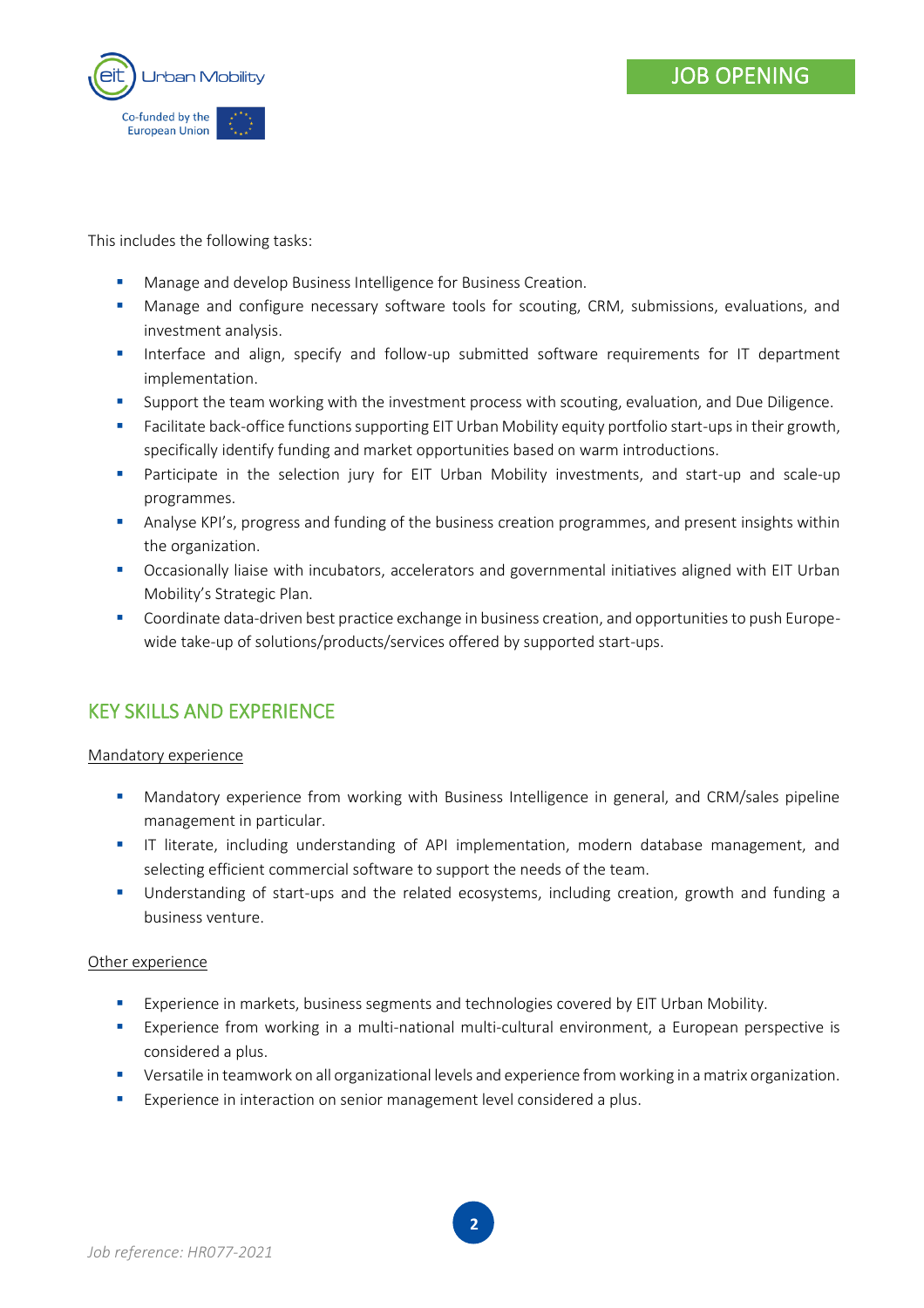

**•** Capability, ability and fluency in working with academic, bureaucratic and commercial partners.

# **ELIGIBILITY**

## General Conditions:

By the closing date of this call candidates must:

- be a national of an EU Member State or have a working permit valid in the country of residence;
- enjoy their full rights as citizens;
- **.** have fulfilled any obligations imposed by national laws concerning military service; and meet the character requirements for the duties involved.

### Education:

- Business or Engineering Master's degree.
- Written and spoken English (C1) and one additional relevant Hub community language is a plus.

## JOB AND CONTRACT TYPE

▪ Full-time Spanish temporary employment contract (obra o servicio) until December 2022. This contract may be converted into a permanent contract depending on the size and the needs of the organization after its full set up. with the objective of becoming permanent.

## **LOCATION**

- Barcelona in EIT Urban Mobility Headquarters.
- No relocation expenses are assigned.
- **EXEDENT** Availability to travel when required.

## APPLICATION PROCESS

EIT Urban Mobility is an equal opportunity employer and values diversity. To build a strong digital Europe that works for everyone it is vital that we have diverse range of skills, knowledge, and experience in the sector.